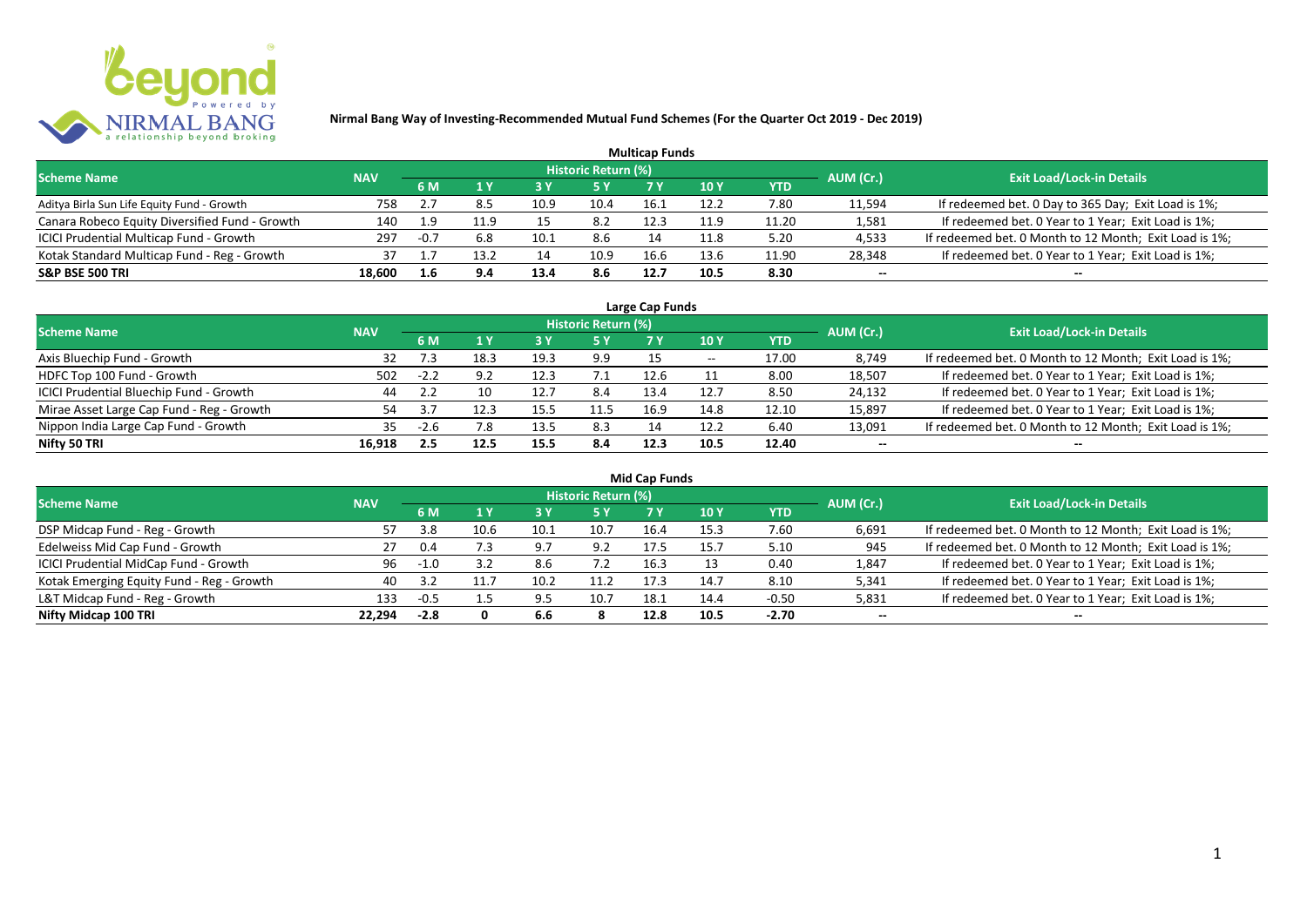

|                                                  |            |      |     |      |                            | Large & Midcap |            |       |           |                                                     |
|--------------------------------------------------|------------|------|-----|------|----------------------------|----------------|------------|-------|-----------|-----------------------------------------------------|
| <b>Scheme Name</b>                               | <b>NAV</b> |      |     |      | <b>Historic Return (%)</b> |                |            |       | AUM (Cr.) | <b>Exit Load/Lock-in Details</b>                    |
|                                                  |            | 6 M  |     |      | 5 Y                        |                | <b>10Y</b> | YTD   |           |                                                     |
| Canara Robeco Emerging Equities - Growth         | 96         | -0.0 | 8.8 | 13.2 | 11.9                       | 20             |            | 7.50  | 5,235     | If redeemed bet. 0 Year to 1 Year; Exit Load is 1%; |
| Invesco India Growth Opportunities Fund - Growth | 36         |      |     | 15.5 | 10.3                       |                | 12.7       | 10.30 | 1,991     | If redeemed bet. 0 Year to 1 Year; Exit Load is 1%; |
| Principal Emerging Bluechip Fund - Growth        | 107        |      | 6.6 |      |                            | 18.5           | 14.9       | 5.50  | 2,261     | If redeemed bet. 0 Year to 1 Year; Exit Load is 1%; |
| NIFTY Large Midcap 250 TRI                       | 7.391      |      |     | 12.7 | 9.6                        | 14.1           | 11.6       | 5.60  | $-$       | $- -$                                               |

| <b>Focused Funds</b>             |            |     |      |      |                     |      |       |       |           |                                                        |  |  |
|----------------------------------|------------|-----|------|------|---------------------|------|-------|-------|-----------|--------------------------------------------------------|--|--|
| <b>Scheme Name</b>               | <b>NAV</b> |     |      |      | Historic Return (%) |      |       |       | AUM (Cr.) | <b>Exit Load/Lock-in Details</b>                       |  |  |
|                                  |            | 6 M |      |      | 5 Y                 |      |       | YTD   |           |                                                        |  |  |
| Axis Focused 25 Fund - Growth    |            |     |      |      | 12.4                | 15.4 | $- -$ | 13.70 | 8,800     | If redeemed bet. 0 Month to 12 Month; Exit Load is 1%; |  |  |
| SBI Focused Equity Fund - Growth | 153        |     | 19.5 | 15.4 | 12.:                | 14.9 | 17.5  | 15.50 | 6,125     | If redeemed bet. 0 Year to 1 Year; Exit Load is 1%;    |  |  |
| <b>S&amp;P BSE 500 TRI</b>       | 18.600     | 1.6 | 9.4  | 13.4 | 8.6                 | 12.7 | 10.5  | 8.30  | $-$       | $- -$                                                  |  |  |

| <b>Small Cap Funds</b>                         |            |         |        |                            |           |                          |            |            |           |                                                     |  |  |  |
|------------------------------------------------|------------|---------|--------|----------------------------|-----------|--------------------------|------------|------------|-----------|-----------------------------------------------------|--|--|--|
| <b>Scheme Name</b>                             | <b>NAV</b> |         |        | <b>Historic Return (%)</b> |           |                          |            |            | AUM (Cr.) | <b>Exit Load/Lock-in Details</b>                    |  |  |  |
|                                                |            |         |        |                            | <b>5Y</b> | 7 Y                      | <b>10Y</b> | <b>YTD</b> |           |                                                     |  |  |  |
| Franklin India Smaller Companies Fund - Growth | 50         | -9.3    | $-3.1$ | 3.4                        | 7.1       | 17.2                     | 15.1       | $-5.50$    | 7,031     | If redeemed bet. 0 Year to 1 Year; Exit Load is 1%; |  |  |  |
| HDFC Small Cap Fund - Growth                   | 39         | $-12.3$ |        | 9.9                        | 9.2       | 14.1                     | 11.9       | $-8.90$    | 9,137     | If redeemed bet. 0 Year to 1 Year; Exit Load is 1%; |  |  |  |
| L&T Emerging Businesses Fund - Reg - Growth    | 23         | -6.8    | $-6.2$ |                            |           | $\overline{\phantom{a}}$ | $- -$      | $-8.20$    | 6,112     | If redeemed bet. 0 Year to 1 Year; Exit Load is 1%; |  |  |  |
| SBI Small Cap Fund - Growth                    | 54         |         | 9.1    | 13.9                       | 15.7      | 23.2                     | 18         | 6.50       | 2,915     | If redeemed bet. 0 Year to 1 Year; Exit Load is 1%; |  |  |  |
| Nifty Smallcap 100 TRI                         | 7.141      | $-11.1$ | $-4.7$ | 1.3                        | 3.3       | 8.3                      |            | $-8.90$    | $- -$     | --                                                  |  |  |  |

## **ELSS Schemes (Tax Saving u/s 80-C)**

| <b>Scheme Name</b>                            | <b>NAV</b> |        |      | <b>Historic Return (%)</b> |           |       |            |       | AUM (Cr.) | <b>Exit Load/Lock-in Details</b> |
|-----------------------------------------------|------------|--------|------|----------------------------|-----------|-------|------------|-------|-----------|----------------------------------|
|                                               |            | 6 M    |      |                            | <b>5Y</b> | 7 Y   | <b>10Y</b> | YTD   |           |                                  |
| Aditya Birla Sun Life Tax Relief 96 - Growth  | 32         |        | 6.6  |                            | 10.5      | 16.1  |            | 4.60  | 9,814     | Nil                              |
| Axis Long Term Equity Fund - Growth           | 49         | 6.8    | 15.2 | 16.3                       | 11.4      | 18.7  | $- -$      | 13.40 | 21,492    | Nil                              |
| IDFC Tax Advantage (ELSS) Fund - Reg - Growth | 55.        | $-4.4$ | 3.4  | 11.9                       | 8.9       | 14.2  | 12.8       | 2.20  | 2,053     | Nil                              |
| Invesco India Tax Plan - Growth               |            | -34    | 8.6  |                            | 9.7       | 15.7  | 13.9       | 8.50  | 962       | Nil                              |
| Mirae Asset Tax Saver Fund - Reg - Growth     | 19         | 5.6    | 14.1 | 17.6                       | $- -$     | $- -$ | $- -$      | 13.50 | 2,671     | Nil                              |
| <b>S&amp;P BSE 200 TRI</b>                    | 6.039      | 2.5    | 10.6 | 14.2                       | 8.9       | 12.9  | 10.7       | 9.70  | $- -$     | $- -$                            |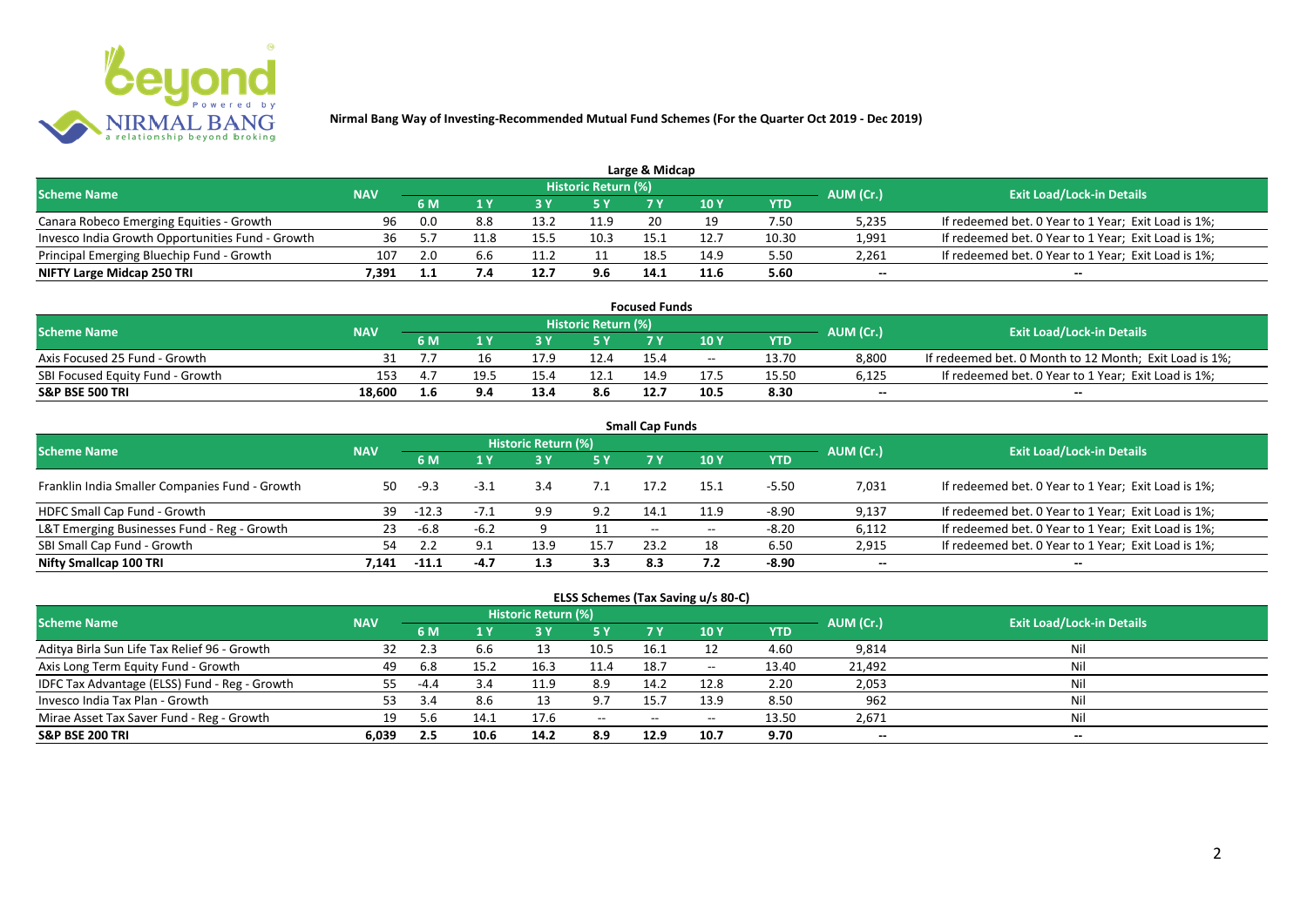

| <b>Contra/Value Fund</b>                  |            |      |      |                            |           |      |      |            |           |                                                     |  |  |  |
|-------------------------------------------|------------|------|------|----------------------------|-----------|------|------|------------|-----------|-----------------------------------------------------|--|--|--|
| <b>Scheme Name</b>                        | <b>NAV</b> |      |      | <b>Historic Return (%)</b> |           |      |      |            | AUM (Cr.) | <b>Exit Load/Lock-in Details</b>                    |  |  |  |
|                                           |            | 6 M  |      |                            | <b>5Y</b> |      | 10 Y | <b>YTD</b> |           |                                                     |  |  |  |
| Kotak India EQ Contra Fund - Reg - Growth | 55         |      | 10.2 | 14.9                       |           | 13.4 |      | 9.40       | 875       | If redeemed bet. 0 Year to 1 Year; Exit Load is 1%; |  |  |  |
| Invesco India Contra Fund - Growth        | 49         | 0.8  | 6.8  |                            | 10.6      | 16.5 | 13.2 | 5.60       | 4,486     | If redeemed bet. 0 Year to 1 Year; Exit Load is 1%; |  |  |  |
| UTI Value Opportunities Fund - Growth     | 64         | -3.4 | 10.5 |                            |           | 10.5 | 10.7 | 9.30       | 4,461     | If redeemed bet. 0 Year to 1 Year; Exit Load is 1%; |  |  |  |
| Nippon India Value Fund - Growth          | 75         |      |      | 11.4                       | 7.9       | 12.3 | 10.9 | 4.90       | 3,152     | If redeemed bet. 0 Year to 1 Year; Exit Load is 1%; |  |  |  |
| <b>S&amp;P BSE 500 TRI</b>                | 18.600     | 1.6  | 9.4  | 13.4                       | 8.6       | 12.7 | 10.5 | 8.30       | $- -$     | $- -$                                               |  |  |  |

| Sector/Thematic                                                           |            |        |      |                            |           |      |       |            |           |                                                        |  |  |  |  |
|---------------------------------------------------------------------------|------------|--------|------|----------------------------|-----------|------|-------|------------|-----------|--------------------------------------------------------|--|--|--|--|
| <b>Scheme Name</b>                                                        | <b>NAV</b> |        |      | <b>Historic Return (%)</b> |           |      |       |            | AUM (Cr.) | <b>Exit Load/Lock-in Details</b>                       |  |  |  |  |
|                                                                           |            | 6 M    | 1Y   | 3 Y                        | <b>5Y</b> | 7 Y  | 10Y   | <b>YTD</b> |           |                                                        |  |  |  |  |
| Canara Robeco Consumer Trends Fund - Reg -<br>Growth                      | 42         |        | 13.6 | 16.7                       | 11.7      | 15.1 | 15    | 12.30      | 373       | If redeemed bet. 0 Year to 1 Year; Exit Load is 1%;    |  |  |  |  |
| Mirae Asset Great Consumer Fund - Growth                                  | 38         | 9.0    | 12.3 | 18                         | 12.1      | 16.3 | $- -$ | 9.50       | 931       | If redeemed bet. 0 Year to 1 Year; Exit Load is 1%;    |  |  |  |  |
| <b>ICICI Prudential Technology Fund - Growth</b>                          | 56         | $-3.5$ | 0.5  | 13.8                       | 6.5       | 16.5 | 15.9  | $-0.50$    | 422       | If redeemed bet. 0 Day to 15 Day; Exit Load is 1%;     |  |  |  |  |
| Nippon India Pharma Fund - Growth                                         | 152        | 4.8    | 0.6  | 1.8                        | 3.9       | 12.1 | 14.5  | 1.50       | 2,430     | If redeemed bet. 0 Year to 1 Year; Exit Load is 1%;    |  |  |  |  |
| BNP Paribas India Consumption Fund - Reg - Growth                         | 13         | 9.1    | 19.3 | $- -$                      | $- -$     | $-$  | $- -$ | 16.60      | 441       | If redeemed bet. 0 Month to 12 Month; Exit Load is 1%; |  |  |  |  |
| ICICI Prudential Banking and Financial Services Fund -<br>Retail - Growth | 70         | -1     | 19   | 17.4                       | 14        | 18.2 | 16.8  | 14.70      | 3,445     | If redeemed bet. 0 Day to 15 Day; Exit Load is 1%;     |  |  |  |  |
| <b>S&amp;P BSE 500 TRI</b>                                                | 18.600     | 1.6    | 9.4  | 13.4                       | 8.6       | 12.7 | 10.5  | 8.30       | --        | --                                                     |  |  |  |  |

| <b>Dynamic Asset Allocation Funds</b>                      |            |           |      |                            |                          |                   |                          |            |           |                                                          |  |  |  |
|------------------------------------------------------------|------------|-----------|------|----------------------------|--------------------------|-------------------|--------------------------|------------|-----------|----------------------------------------------------------|--|--|--|
| Scheme Name                                                | <b>NAV</b> |           |      | <b>Historic Return (%)</b> |                          |                   |                          |            | AUM (Cr.) | <b>Exit Load/Lock-in Details</b>                         |  |  |  |
|                                                            |            | <b>6M</b> | 1 Y  | 3 Y                        | 5 Y                      | <b>7Y</b>         | <b>10Y</b>               | <b>YTD</b> |           |                                                          |  |  |  |
| ICICI Prudential Balanced Advantage Fund - Reg -<br>Growth | 38         |           | 11.6 | 10.2                       |                          | 12.2              | 12.2                     | 10.00      | 28,287    | If redeemed bet. 0 Year to 1 Year; Exit Load is 1%;      |  |  |  |
| Invesco India Dynamic Equity Fund - Growth                 | 30         | 3.6       | 9.3  | 10.8                       | 7.5                      |                   | 10.4                     | 9.30       | 924       | If redeemed bet. 0 Month to 3 Month; Exit Load is 0.25%; |  |  |  |
| Nippon India Balanced Advantage Fund - Growth              | 94         | 1.8       | 9.1  | 11.2                       | 7.3                      | 11.6              | 10.8                     | 7.80       | 2,495     | If redeemed bet. 0 Month to 12 Month; Exit Load is 1%;   |  |  |  |
| SBI Dynamic Asset Allocation Fund - Reg - Growth           | 14         |           | 4.9  | 10.6                       | $\overline{\phantom{a}}$ | $\hspace{0.05cm}$ | $\overline{\phantom{a}}$ | 5.20       | 683       | If redeemed bet. 0 Month to 12 Month; Exit Load is 1%;   |  |  |  |
| NIFTY 50 Hybrid Composite Debt 65:35 Index                 | 10,500     | 3.9       | 12.7 | 12.5                       | 8.6                      | 11.2              | 10                       | 12.00      | $- -$     | $- -$                                                    |  |  |  |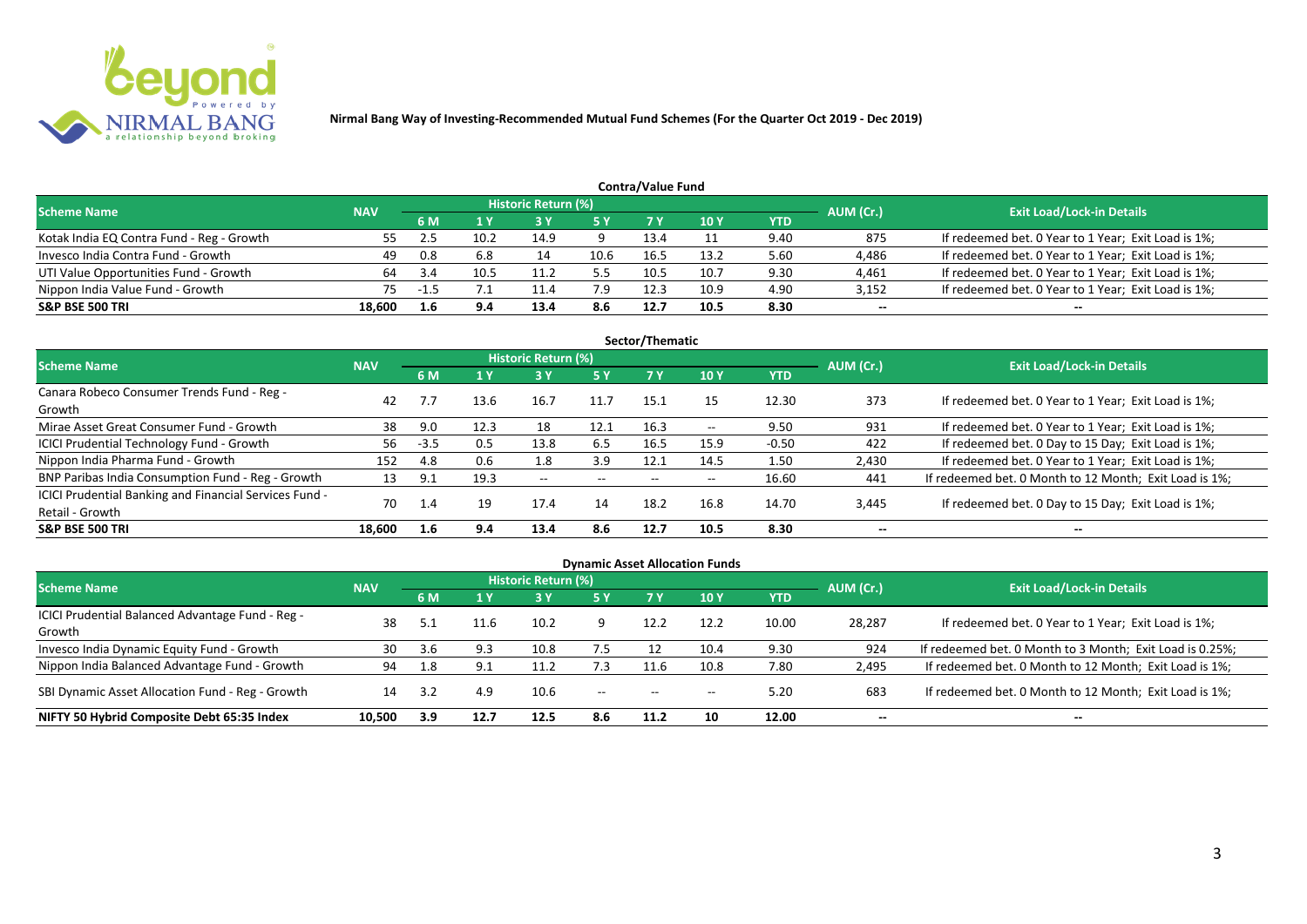

| <b>Hybrid Aggressive</b>                        |            |         |      |                            |                          |       |       |            |           |                                                        |  |  |  |  |
|-------------------------------------------------|------------|---------|------|----------------------------|--------------------------|-------|-------|------------|-----------|--------------------------------------------------------|--|--|--|--|
| <b>Scheme Name</b>                              | <b>NAV</b> |         |      | <b>Historic Return (%)</b> |                          |       |       |            | AUM (Cr.) | <b>Exit Load/Lock-in Details</b>                       |  |  |  |  |
|                                                 |            | 6 M     | 1 Y  | 13 Y                       | <b>5 Y</b>               | 7 Y   | 10 Y  | <b>YTD</b> |           |                                                        |  |  |  |  |
| HDFC Hybrid Equity Fund - Growth                | 55         | 0.2     |      | 8.4                        | 4.4                      | 10.4  | 8.7   | 7.10       | 21,087    | If redeemed bet. 0 Year to 1 Year; Exit Load is 1%;    |  |  |  |  |
| ICICI Prudential Equity & Debt Fund - Growth    | 139        | <b></b> | 9.6  | 9.8                        | 9.2                      | 14.3  | 13.5  | 8.20       | 23,950    | If redeemed bet. 0 Year to 1 Year; Exit Load is 1%;    |  |  |  |  |
| Mirae Asset Hybrid - Equity Fund - Reg - Growth | 16         |         |      | 12.9                       | $\overline{\phantom{a}}$ | $- -$ | $- -$ | 11.10      | 2,809     | If redeemed bet. 0 Year to 1 Year; Exit Load is 1%;    |  |  |  |  |
| SBI Equity Hybrid Fund - Growth                 | 145        | 5.3     | 15.2 | 11.9                       | 10.3                     | 14.7  | 12.1  | 13.00      | 30,907    | If redeemed bet. 0 Month to 12 Month; Exit Load is 1%; |  |  |  |  |
| Canara Robeco Equity Hybrid Fund - Growth       | 167        | 3.2     |      | 11.4                       | 9.1                      | 13.1  | 12.5  | 10.70      | 2,607     | If redeemed bet. 0 Year to 1 Year; Exit Load is 1%;    |  |  |  |  |
| NIFTY 50 Hybrid Composite Debt 65:35 Index      | 10,500     | 3.9     | 12.7 | 12.5                       | 8.6                      | 11.2  | 10    | 12.00      | $- -$     | $- -$                                                  |  |  |  |  |

| <b>Arbitrage Fund</b>                      |            |     |     |                            |     |  |  |            |           |                                                          |  |  |  |
|--------------------------------------------|------------|-----|-----|----------------------------|-----|--|--|------------|-----------|----------------------------------------------------------|--|--|--|
| <b>Scheme Name</b>                         | <b>NAV</b> |     |     | <b>Historic Return (%)</b> |     |  |  |            | AUM (Cr.) | <b>Exit Load/Lock-in Details</b>                         |  |  |  |
|                                            |            | 1 M | M   | ና M                        | 1 V |  |  | <b>YTD</b> |           |                                                          |  |  |  |
| IDFC Arbitrage Fund - Reg - Growth         |            |     |     |                            | 6.3 |  |  | 6.50       | 10,891    | If redeemed bet. 0 Month to 1 Month; Exit Load is 0.25%; |  |  |  |
| Kotak Equity Arbitrage Fund - Reg - Growth | 28         |     | 5.b | ς ο                        |     |  |  | 6.30       | 16,198    | If redeemed bet. 0 Day to 30 Day; Exit Load is 0.25%;    |  |  |  |
| Nippon India Arbitrage Fund - Growth       | 20.        |     |     |                            |     |  |  | 6.50       | 9,497     | If redeemed bet. 0 Month to 1 Month; Exit Load is 0.25%; |  |  |  |

| <b>Equity Saver</b>                      |            |     |     |                     |       |                          |            |            |           |                                                        |  |  |  |
|------------------------------------------|------------|-----|-----|---------------------|-------|--------------------------|------------|------------|-----------|--------------------------------------------------------|--|--|--|
| <b>Scheme Name</b>                       | <b>NAV</b> |     |     | Historic Return (%) |       |                          |            |            | AUM (Cr.) | <b>Exit Load/Lock-in Details</b>                       |  |  |  |
|                                          |            | 6 M |     |                     |       | 7 V                      | <b>10Y</b> | <b>YTD</b> |           |                                                        |  |  |  |
| Axis Equity Saver Fund - Reg - Growth    | L4         | 3.0 |     | 9.2                 | $- -$ | $- -$                    | $- -$      | 8.50       | 805       | If redeemed bet. 0 Month to 12 Month; Exit Load is 1%; |  |  |  |
| <b>HDFC Equity Savings Fund - Growth</b> | 38         | 0.6 |     |                     | 7.6   | 8.9                      |            | 5.60       | 4,732     | If redeemed bet. 0 Year to 1 Year; Exit Load is 1%;    |  |  |  |
| Kotak Equity Savings Fund - Reg - Growth |            |     | 8.2 | 8.6                 | 7.6   | $\overline{\phantom{a}}$ | $- -$      | 7.30       | 1,908     | If redeemed bet. 0 Year to 1 Year; Exit Load is 1%;    |  |  |  |
| CRISIL Hybrid 50+50 - Moderate Index*    |            |     |     | $- -$               | $- -$ |                          | $- -$      | --         | $- -$     | --                                                     |  |  |  |

|                                  |            |      |     |                     |                | <b>Liauid Funds</b> |            |                 |           |                                  |
|----------------------------------|------------|------|-----|---------------------|----------------|---------------------|------------|-----------------|-----------|----------------------------------|
| <b>Scheme Name</b>               | <b>NAV</b> |      |     | Historic Return (%) |                |                     | <b>YTM</b> | Avg             | AUM (Cr.) | <b>Exit Load/Lock-in Details</b> |
|                                  |            | '1 W | 2 W | 1 M                 | 3 <sub>M</sub> | 1 Y                 |            | <b>Maturity</b> |           |                                  |
| Axis Liquid Fund - Growth        | 2.153      |      |     |                     | o.b            | 6.9                 | 5.29       | 0.09            | 30,068    | *Ref Footnote                    |
| IDFC Cash Fund - Reg - Growth    | 2,350      |      |     |                     |                |                     | 5.13       | 0.04            | 13,603    | *Ref Footnote                    |
| Kotak Liquid Fund - Reg - Growth | 3.930      |      |     |                     | .4د            | 6.7                 | 5.29       | 0.11            | 26,459    | *Ref Footnote                    |
| <b>CRISIL Liquid Fund Index</b>  | --         | 5.9  | 5.8 |                     | 5.9            | $- -$               | --         | $- -$           | $-$       | $- -$                            |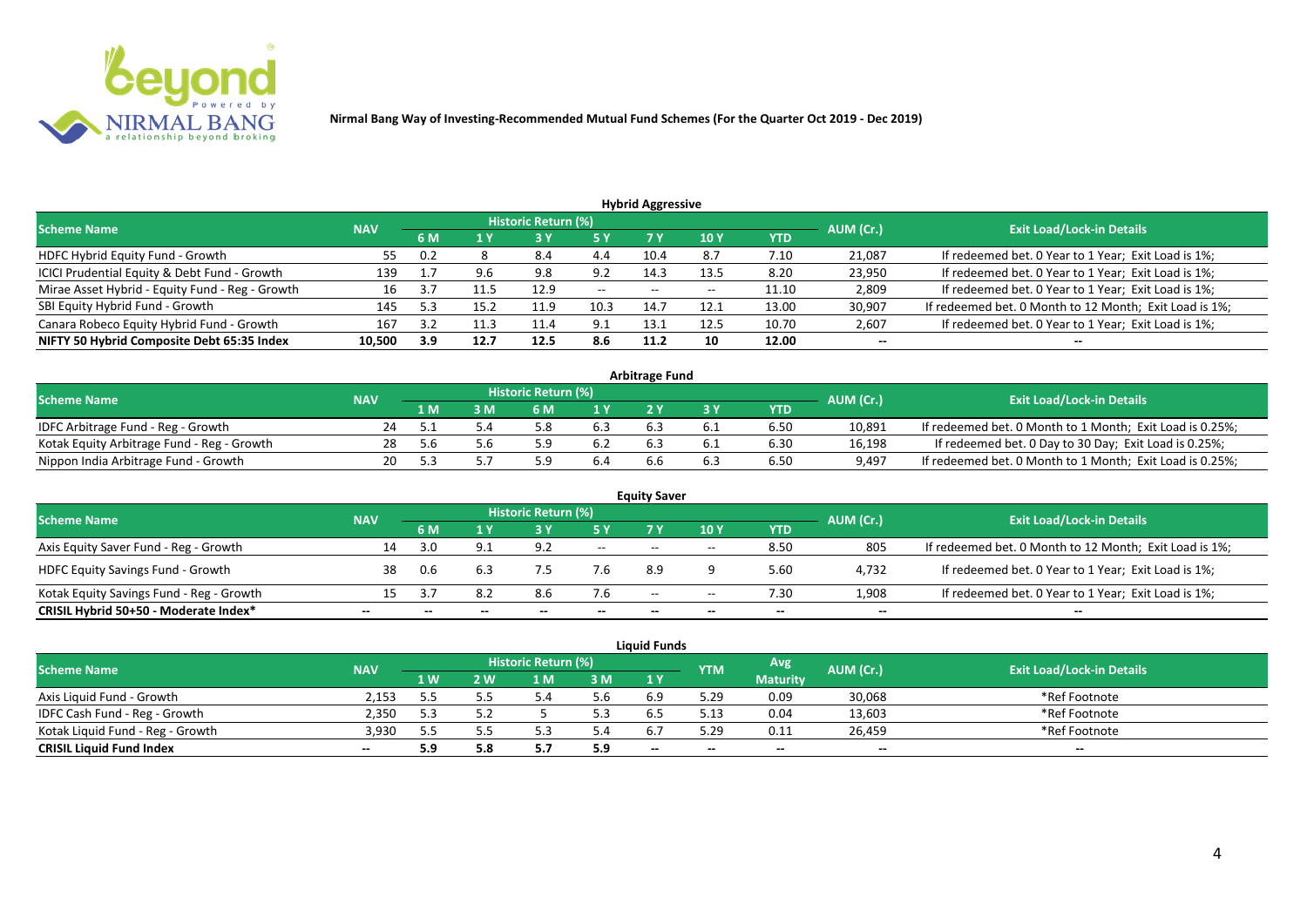

|                                               |            |     |     |                            |      | Ultra Short Fund         |            |                 |           |                                  |
|-----------------------------------------------|------------|-----|-----|----------------------------|------|--------------------------|------------|-----------------|-----------|----------------------------------|
| <b>Scheme Name</b>                            | <b>NAV</b> |     |     | <b>Historic Return (%)</b> |      |                          | <b>YTM</b> | Avg             | AUM (Cr.) | <b>Exit Load/Lock-in Details</b> |
|                                               |            | 1 M | I M | 6 M                        | 1 Y  | 73 Y                     |            | <b>Maturity</b> |           |                                  |
| IDFC Ultra Short Term Fund - Reg - Growth     |            | 6.8 |     | 7.9                        | 8.4  | $- -$                    | 5.69       | 0.43            | 4,254     | Nil                              |
| Sundaram Ultra Short Term Fund - Reg - Growth | 10         | 5.7 | 5.9 | $- -$                      | $ -$ | $\overline{\phantom{a}}$ | 5.79       | 0.44            | 317       | Nil                              |
| L&T Ultra Short Term Fund - Growth            | 32         | 6.5 |     |                            |      |                          | 49.د       | 0.43            | 2,841     | Nil                              |
| <b>NIFTY Ultra Short Duration Debt Index</b>  | 3,978      | 6.5 | 6.8 |                            | 8.2  |                          | $- -$      | $- -$           | $-$       | $- -$                            |

| <b>Money Market Fund</b>                                   |            |      |     |                     |       |       |            |                 |           |                                  |  |  |  |
|------------------------------------------------------------|------------|------|-----|---------------------|-------|-------|------------|-----------------|-----------|----------------------------------|--|--|--|
| <b>Scheme Name</b>                                         | <b>NAV</b> |      |     | Historic Return (%) |       |       | <b>YTM</b> | Avg             | AUM (Cr.) | <b>Exit Load/Lock-in Details</b> |  |  |  |
|                                                            |            | '1 M | M   | 6 M                 | 1Y    | 3 Y   |            | <b>Maturity</b> |           |                                  |  |  |  |
| Aditya Birla Sun Life Money Manager Fund - Reg -<br>Growth | 264        |      | 6.7 | 7.9                 | 8.5   |       | 5.45       | 0.32            | 10,452    | Nil                              |  |  |  |
| Franklin India Savings Fund - Growth                       | 36         | 6.9  |     | 8.5                 | 8.9   |       | 5.67       | 0.43            | 3,571     | Nil                              |  |  |  |
| Nippon India Money Market Fund - Growth                    | 2,974      | 6.8  |     |                     | 8.5   |       | 5.39       | 0.29            | 3,549     | Nil                              |  |  |  |
| <b>CRISIL Liquid Fund Index</b>                            | $- -$      |      | 5.9 | -6.4                | $- -$ | $- -$ | $- -$      | $- -$           | $- -$     | $- -$                            |  |  |  |

| <b>Short Term Fund</b>                          |            |      |      |                            |      |           |            |                 |           |                                  |  |  |  |
|-------------------------------------------------|------------|------|------|----------------------------|------|-----------|------------|-----------------|-----------|----------------------------------|--|--|--|
| <b>Scheme Name</b>                              | <b>NAV</b> |      |      | <b>Historic Return (%)</b> |      |           | <b>YTM</b> | Avg             | AUM (Cr.) | <b>Exit Load/Lock-in Details</b> |  |  |  |
|                                                 |            | 1 M  | 3 M  | 6 M                        | 1Y   | <b>3Y</b> |            | <b>Maturity</b> |           |                                  |  |  |  |
| Axis Short Term Fund - Growth                   | 22         |      | 9.4  | 10.6                       | 10.5 |           | 6.64       | 2.20            | 3,073     | Nil                              |  |  |  |
| HDFC Short Term Debt Fund - Growth              |            | 12.8 | 10.2 | 10.9                       | 10.4 |           | 7.01       | 2.72            | 8,974     | Nil                              |  |  |  |
| IDFC Bond Fund - Short Term Plan - Reg - Growth | 41         |      |      | 10.4                       | 10.7 |           | 6.56       | 2.06            | 10,676    | Nil                              |  |  |  |
| Kotak Bond Short Term Fund - Reg - Growth       |            |      |      | 10.3                       | 10.5 | 6.9       | 7.18       | 3.09            | 9,949     | Nil                              |  |  |  |
| L&T Short Term Bond Fund - Reg - Growth         | 19         | 10.4 |      | 9.9                        | 10.3 |           | 6.52       | 2.25            | 4,674     | Nil                              |  |  |  |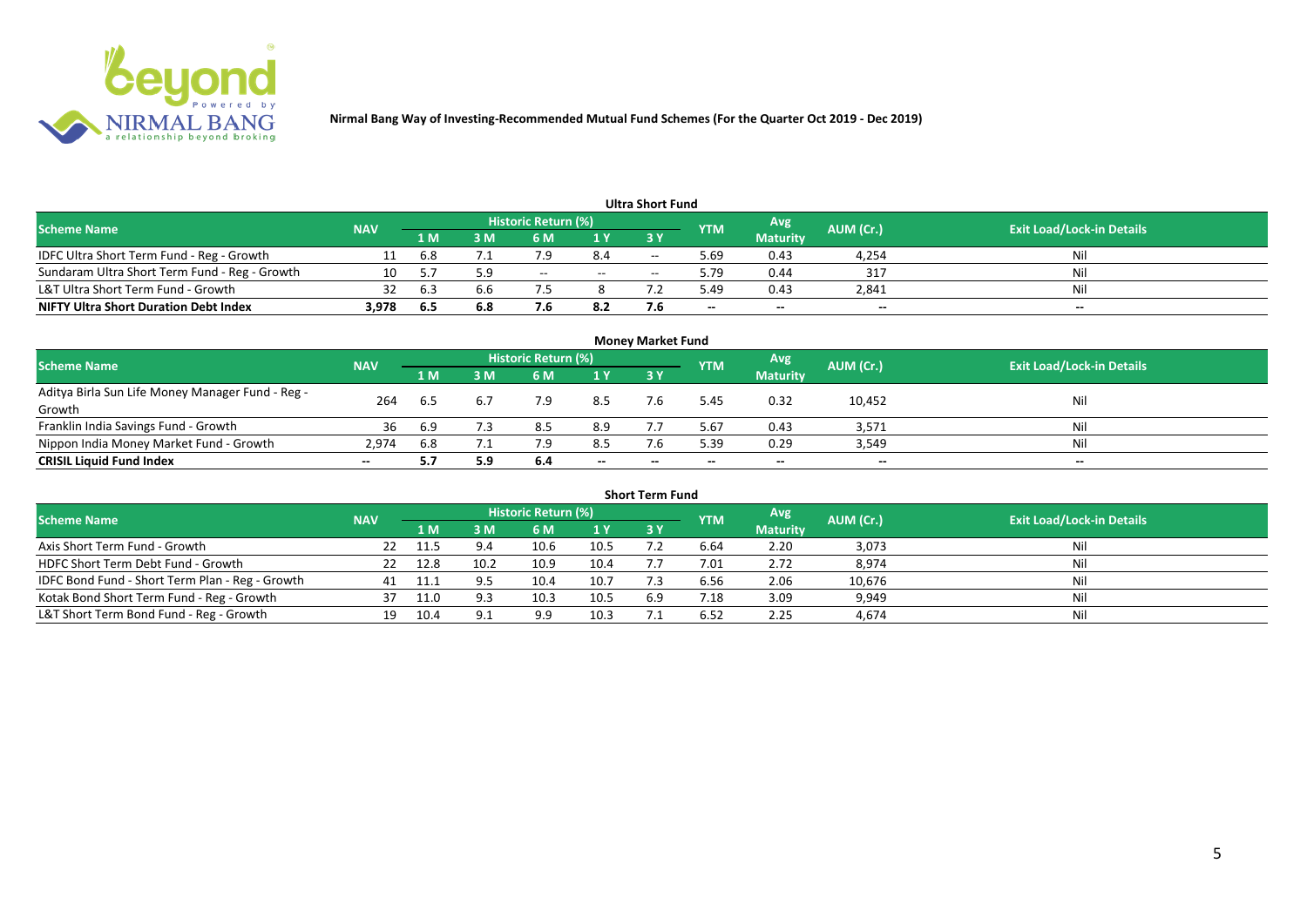

| <b>Low Duration Fund</b>                  |            |      |     |                            |     |    |            |                 |           |                                  |  |  |  |  |
|-------------------------------------------|------------|------|-----|----------------------------|-----|----|------------|-----------------|-----------|----------------------------------|--|--|--|--|
| <b>Scheme Name</b>                        | <b>NAV</b> |      |     | <b>Historic Return (%)</b> |     |    | <b>YTM</b> | Avg             | AUM (Cr.) | <b>Exit Load/Lock-in Details</b> |  |  |  |  |
|                                           |            | 1 M  | 3 M |                            | 1Y  | 3Y |            | <b>Maturity</b> |           |                                  |  |  |  |  |
| Axis Treasury Advantage Fund - Growth     | 2,211      | -8.2 |     | 8.9                        | 9.3 |    | 6.08       | 0.91            | 3,561     | Ni                               |  |  |  |  |
| Canara Robeco Savings Fund - Reg - Growth |            |      |     | 0.1                        | 8.6 |    | 5.77       | 0.66            | 1,119     | Nil                              |  |  |  |  |
| IDFC Low Duration Fund - Reg - Growth     |            | 7.9  |     |                            | 8.8 |    | 84.د       | 0.81            | 4,974     | Nil                              |  |  |  |  |

| <b>Banking &amp; PSU Bond Funds</b>            |            |      |      |                            |      |           |            |                 |           |                                  |  |  |  |
|------------------------------------------------|------------|------|------|----------------------------|------|-----------|------------|-----------------|-----------|----------------------------------|--|--|--|
| <b>Scheme Name</b>                             | <b>NAV</b> |      |      | <b>Historic Return (%)</b> |      |           | <b>YTM</b> | Avg             | AUM (Cr.) | <b>Exit Load/Lock-in Details</b> |  |  |  |
|                                                |            | 1 M  | . M  | 6 M                        |      | <b>3Y</b> |            | <b>Maturity</b> |           |                                  |  |  |  |
| HDFC Banking and PSU Debt Fund - Reg - Growth  | 16         | 14.4 |      |                            | 11.3 |           |            | 2.57            | 3,888     | Nil                              |  |  |  |
| Kotak Banking and PSU Debt Fund - Reg - Growth | 46         | 14.0 | 10.5 |                            | 11.9 |           |            | 4.03            | 3,068     | Nil                              |  |  |  |
| IDFC Banking & PSU Debt Fund - Reg - Growth    |            | 13.0 | 10.6 |                            | 12.8 |           | 6.79       | 3.13            | 11,210    | Nil                              |  |  |  |

|                                                     |            |      |     |                            |                | <b>Corporate Bond Funds</b> |            |                 |           |                                                         |
|-----------------------------------------------------|------------|------|-----|----------------------------|----------------|-----------------------------|------------|-----------------|-----------|---------------------------------------------------------|
| <b>Scheme Name</b>                                  | <b>NAV</b> |      |     | <b>Historic Return (%)</b> |                |                             | <b>YTM</b> | Avg             | AUM (Cr.) | <b>Exit Load/Lock-in Details</b>                        |
|                                                     |            | 1 M  | : M | 6 M                        | 1 <sup>Y</sup> | 3 Y                         |            | <b>Maturity</b> |           |                                                         |
| ICICI Prudential Corporate Bond Fund - Reg - Growth | 20         | 10.9 |     | 10.1                       | 10.4           |                             | 6.87       | 2.45            | 10,587    | <b>Nil</b>                                              |
| L&T Triple Ace Bond Fund - Reg - Growth             |            | 18.2 | 8.8 | 14.5                       | 14.3           |                             | 7.64       | 8.67            | 1,754     | If redeemed bet. 0 Month to 3 Month; Exit Load is 0.5%; |
| Kotak Corporate Bond Fund - Std - Growth            | 2,635      | -9.7 | 9.1 |                            | 10.3           |                             | 6.56       | 1.40            | 3,432     | Nil                                                     |

|                                                   |            |      |     |                            |      | <b>Credit Risk Fund</b> |            |                 |           |                                                           |
|---------------------------------------------------|------------|------|-----|----------------------------|------|-------------------------|------------|-----------------|-----------|-----------------------------------------------------------|
| <b>Scheme Name</b>                                | <b>NAV</b> |      |     | <b>Historic Return (%)</b> |      |                         | <b>YTM</b> | Avg             | AUM (Cr.) | <b>Exit Load/Lock-in Details</b>                          |
|                                                   |            | 1 M. | 3 M | 6 M                        | 71 Y | 3 Y                     |            | <b>Maturity</b> |           |                                                           |
| <b>ICICI Prudential Credit Risk Fund - Growth</b> | 21         | 17.9 |     | 10.9                       | 9.9  |                         | 9.53       | 1.86            | 11,364    | If redeemed bet. 0 Year to 1 Year; Exit Load is 1%;       |
| Kotak Credit Risk Fund - Reg - Growth             |            | 13.1 |     | 10.2                       | 9.7  |                         | 9.08       | 2.39            | 4,815     | If redeemed bet. 0 Year to 1 Year; Exit Load is 1%;       |
|                                                   |            |      |     |                            |      |                         |            |                 |           | If redeemed bet. 0 Month to 12 Month; Exit Load is 3%; If |
| SBI Credit Risk Fund - Growth                     |            | 4.8  | 7.4 |                            |      | 6.3                     | 8.75       | 2.40            | 5,155     | redeemed bet. 12 Month to 24 Month; Exit Load is 1.5%; If |
|                                                   |            |      |     |                            |      |                         |            |                 |           | redeemed bet. 24 Month to 36 Month; Exit Load is 0.75%;   |